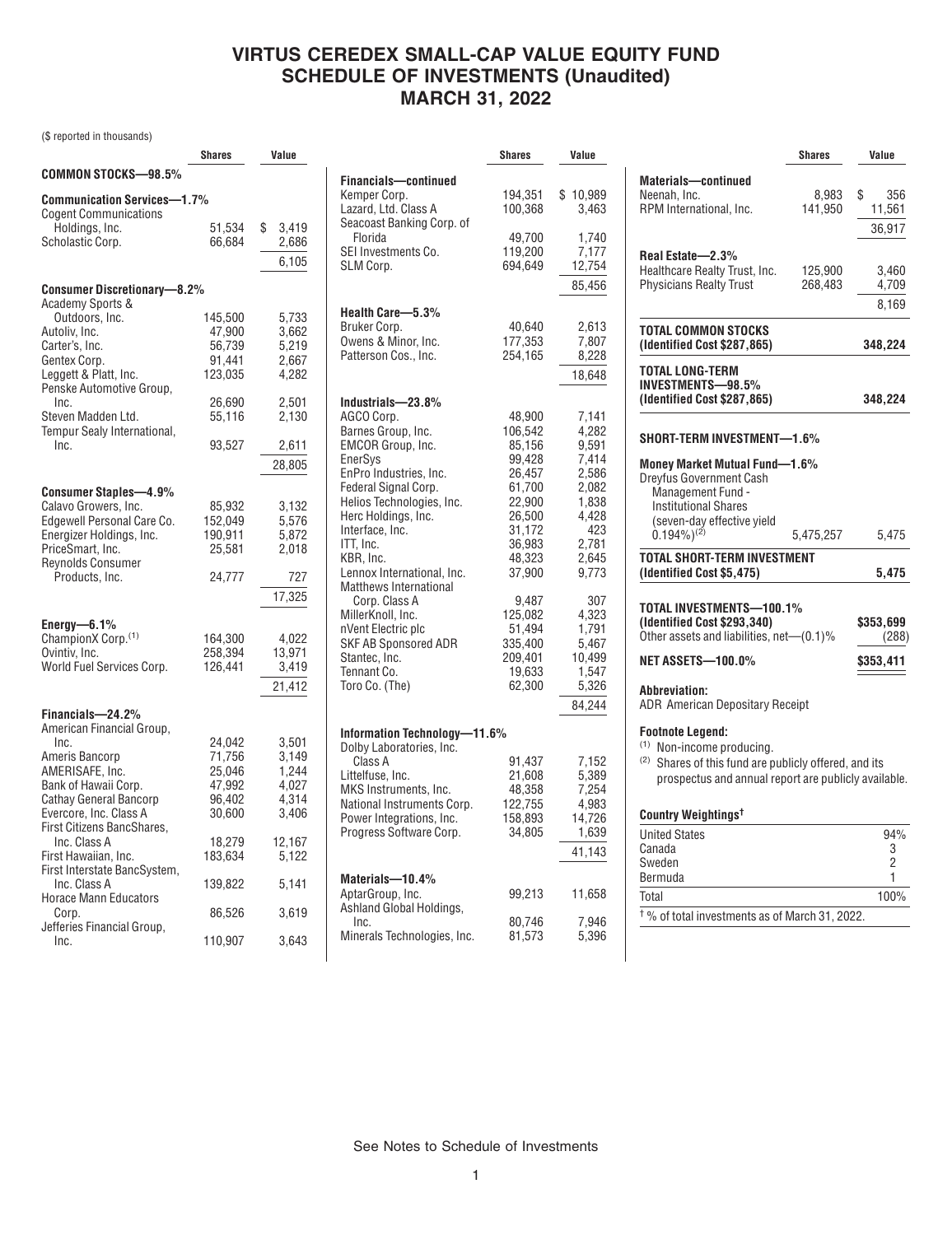# **VIRTUS CEREDEX SMALL-CAP VALUE EQUITY FUND SCHEDULE OF INVESTMENTS (Unaudited) (Continued) MARCH 31, 2022**

#### (\$ reported in thousands)

The following table summarizes the market value of the Fund's investments as of March 31, 2022, based on the inputs used to value them (See Security Valuation Note 1 in the Notes to Schedule of Investments):

|                           | Total          |                      |  |  |
|---------------------------|----------------|----------------------|--|--|
|                           | Value at       | Level 1              |  |  |
|                           | March 31, 2022 | <b>Quoted Prices</b> |  |  |
| Assets:                   |                |                      |  |  |
| <b>Equity Securities:</b> |                |                      |  |  |
| <b>Common Stocks</b>      | \$348.224      | \$348,224            |  |  |
| Money Market Mutual Fund  | 5,475          | 5,475                |  |  |
| Total Investments         | \$353.699      | \$353,699            |  |  |
|                           | --             |                      |  |  |

There were no securities valued using significant observable inputs (Level 2) or significant unobservable inputs (Level 3) at March 31, 2022.

There were no transfers into or out of Level 3 related to securities held at March 31, 2022.

See Notes to Schedule of Investments